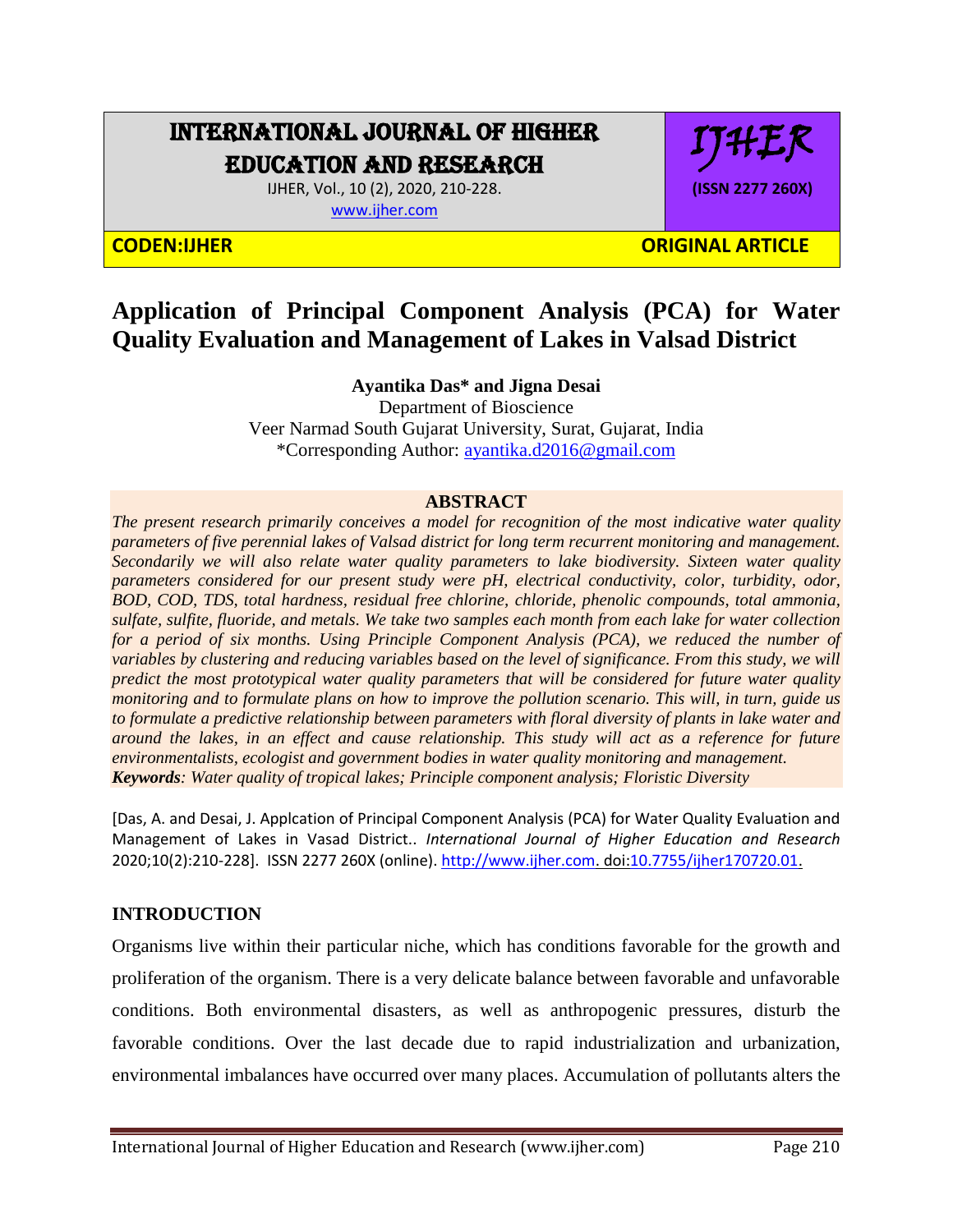structure and function of the ecosystem (Woodwell, 1970). Plants are ecosystem engineers as they reduce pollution by alteration and sequestering of pollutants to some extent.

When there is any change in the normal composition of water then there is a modification in the state of equilibrium of the aquatic medium. Anthropogenic pressures have adversely affected air, water as well as soil composition. Water both surface, as well as groundwater, polluted these days. Allochthonous inputs alter the composition of lakes and rivers, which in turn pollute groundwater by seepage. The industrial effluent, municipal, and domestic sewage and nutrient load influx in the form of runoff from agricultural land and orchard plantations adversely alter the physiochemical and biological compositions of a water body. Transport of nitrogen and phosphorus from soil to water, though less recognized the substantial process (Anderson and Polis, 1999). Air pollutants precipitate on land and water and change their chemical composition (Mudd, 2012). Acid pollution from mine drainage and acidic rain affects the microbial flora, fauna, and fishes (Heath, 2018).

Self - purification process of lake water occurring naturally includes  $- (1)$  Dilution – which occurs during monsoon. (2) Sedimentation – will take time to occur naturally. Sedimentation will reduce the TDS to some extent. (3) Temperature – Temperature plays an important role in the self-purification of surface waters. A lower temperature will increases the DO as lowtemperature decreases the decomposition rate. So practically, there will be organic biodegradable nutrient in water, but it will slowly decompose at low temperatures. Such a lake will cause algal bloom on the rise of temperature.

Physiochemical, biological and microbial parameters, condition the biodiversity of a lake and its surrounding ecotone. We have done fieldwork to identify the species richness of the lake ecosystems and its variations. Water quality analysis of various physiochemical parameters that will help us to get a picture of how it affects the biodiversity in and around a water body. Pearson has done such work earlier in 1980. Several classification indexes have used to determine the biodiversity of an ecosystem and the pollution level by Woodivis, 1964; Verneaux, 2003: Kelly, 1998; Seele et al in 2000. Carlson et al in 2006 have used a physiochemical approach.

#### **MATERIAL AND METHODS**

Descriptions of the study area – of five perennial lakes of Valsad district, two are in urban (Lake Number 1 and 2) and rest three lakes, (Lake 3, 4, 5) are in rural agriculturally fertile regions.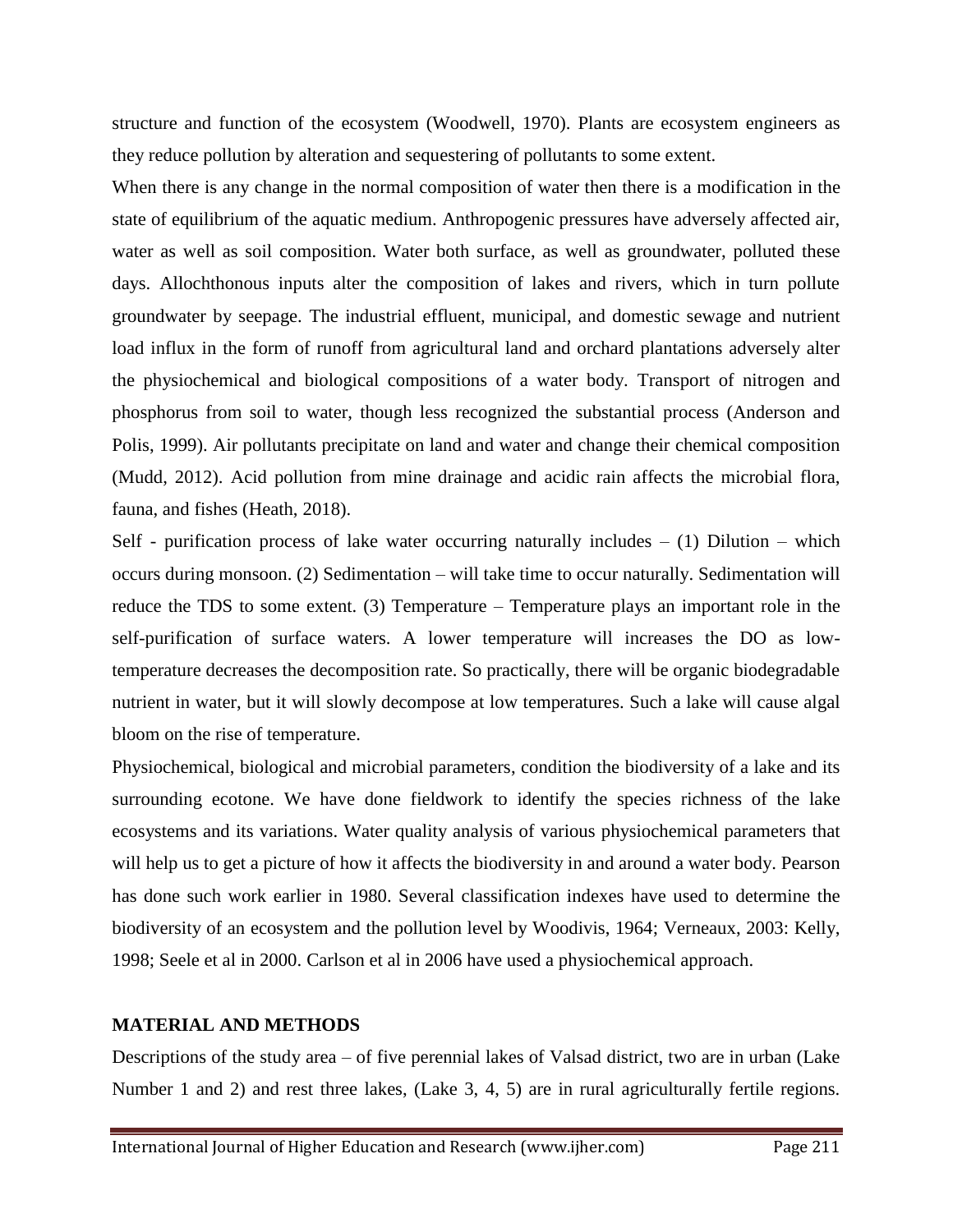Urban area lakes surrounding by human habitation and receives untreated domestic sewage animal bathing. Rural areas surrounded by orchards of mango and sapodilla receives runoff from orchard lands also used for fishery purpose also. We studied the location of the perennial lakes of the Valsad district that indicated in Figure 1.

Pollution sources of the lakes can be categorized into five groups – All the lakes are facing anthropogenic pressures (urban and agricultural only, not industrial), which directly affects its biodiversity. These lakes have many non-point sources of pollution such as domestic discharge found in lakes 1and 2, agricultural runoff from fields and orchards surrounding the lakes 3, 4 and 5. Direct solid domestic waste dumping - in the lake, which was a very prominent pollutant source in lakes 1, 2 and 5, bathing of animals in lakes 2, 3, 4 and 5. We can get an idea of the dimensions of the perennial lakes from table 1. We observe that except Lake 1 and 2 all other lakes are relatively large lakes. Table 1 indicates the area.

#### **Procedure for water collection**

We collected water samples from the five perennial lakes, every 15 days from five sampling stations, one from each lake. We collected water samples in glass bottles. We have done sampling for six months – two pre-monsoon months, two monsoon months and two postmonsoon months. We collected water samples from fifty-centimeter depth, as surface water is very unstable to parameter change. We collected two liters water for analysis and kept in a cool dark place for further analysis.

#### **Chemical Analysis process**

Water samples were analyzed for physicochemical parameters such as pH, biological oxygen demand (BOD), chemical oxygen demand (COD), dissolved oxygen (DO), electrical conductivity (EC), color, odor, turbidity, total dissolved solids (TDS), hardness as  $CaCO<sub>3</sub>$ , chloride, residual chlorine, phenolic compounds, sulfide, sulfate, total ammoniacal nitrogen, metals. For the analysis of lacustrine water samples, we have followed the IS 3025 – 1987 technique for all the parameters. We performed all the analyses in triplicate. Various parameters we considered are as follows:-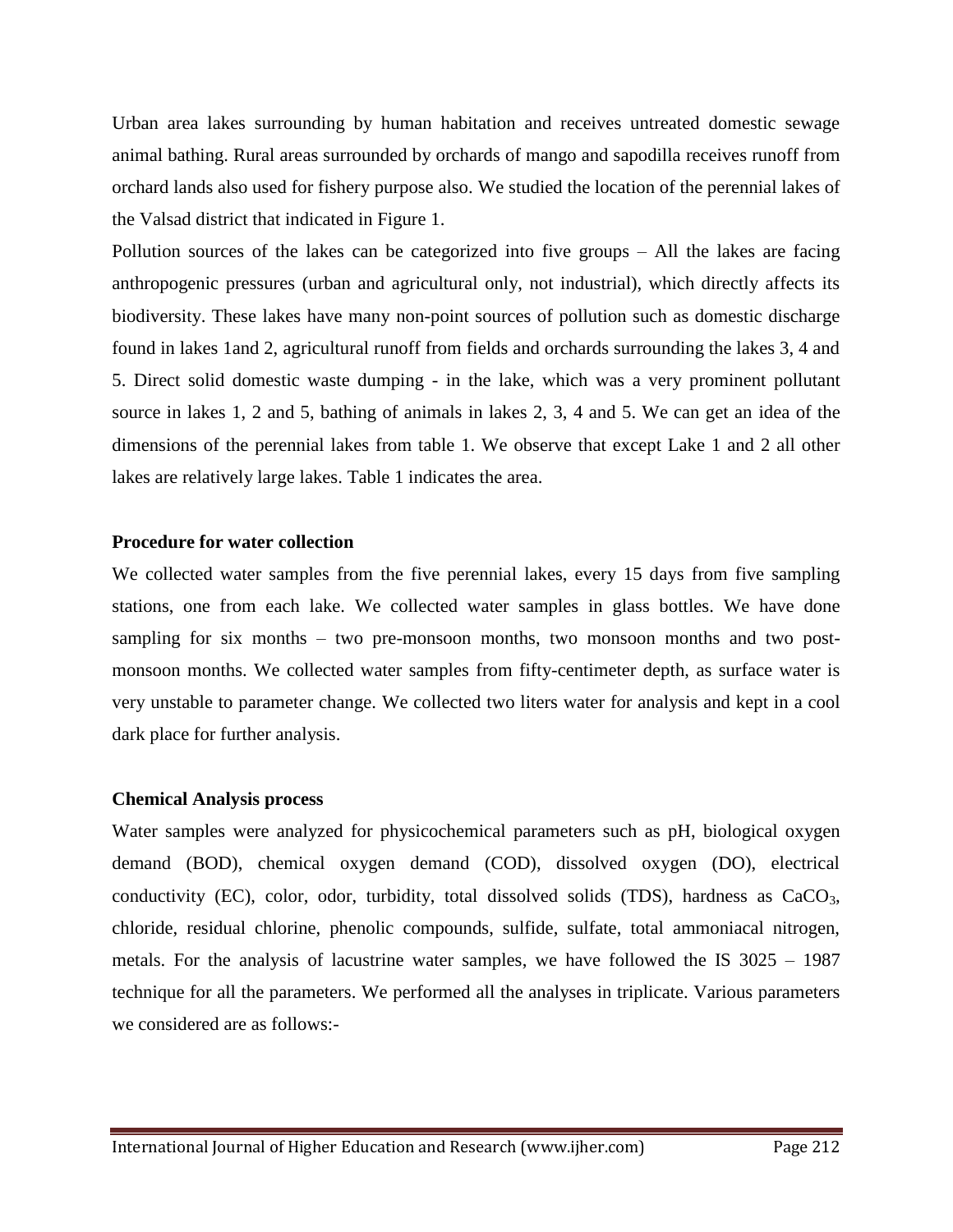**pH**: - The pH value is dependent upon factors such as  $- (1)$  the Presence of dissolved ions (hydroxides, carbonates, and bicarbonates of calcium and magnesium are the sources of alkalinity). Detergents cause hydroxide alkalinity. (2)Fertilizers cause carbonate alkalinity and insecticides cause bicarbonate alkalinity (3) Presence of algal population (pH is highest during the day due to photosynthesis and low at night due to algal respiration and respiration of other aquatic plants and animals). (4) The presence of other substances like humic acid present in soil form salts increasing alkalinity of the soil. At low pH, metals are dissolved in soil solution easily making them biological available. Some of these metals are toxic (such as cyanides and sulfides). Ammonia dissolves at intermediate pH. The pH and DO will below if there is excess macrophytes invasion in the lacustrine ecosystem. The pH range from 6.6 to 7 usually safe for all plants.

**Electrical conductivity –** Electrical conductivity of water directly related to the concentration of dissolved ions in the water. If the EC of water suddenly increases then we conclude that the source of dissolved ions is in the vicinity. It is a quick way to determine a water quality problem. Electrical conductivity is the degree to which water conducts electricity. We determine it by recording resistance in mm hos/cm or dS/m after passing an electric current through the water sample and. Electric conductivity is used to estimate the TDS of water using the equation TDS(ppm or mg/l) = EC(mmhos/cm or dS/m)  $\times$  640.

**Color -** APHA, Pt-Co, and Hazen are the three most commonly used color scales. The color of filtered water ranges from 1 to 25 Hazen units, for unfiltered water it ranges between 1 - 85 Hazen units. Color mainly contributed by effluent from paper and pulp industry effluent, discharges from cloth and dye industries. Color is due to the metallic ion such as iron and manganese. Fresh sanitary sewage imparts grey color to the water, which darkens with time.

**Odor -** Odor in water is mainly due to the decomposition of organic matter. Fresh sanitary sewage is odorless but after anaerobic decomposition of proteins and other organic matter rich in nitrogen, sulfur and potassium water becomes foul-smelling. The presence of foul-smelling water thus may lead to the low BOD due to high organic matter content. Such water will have low aquatic life.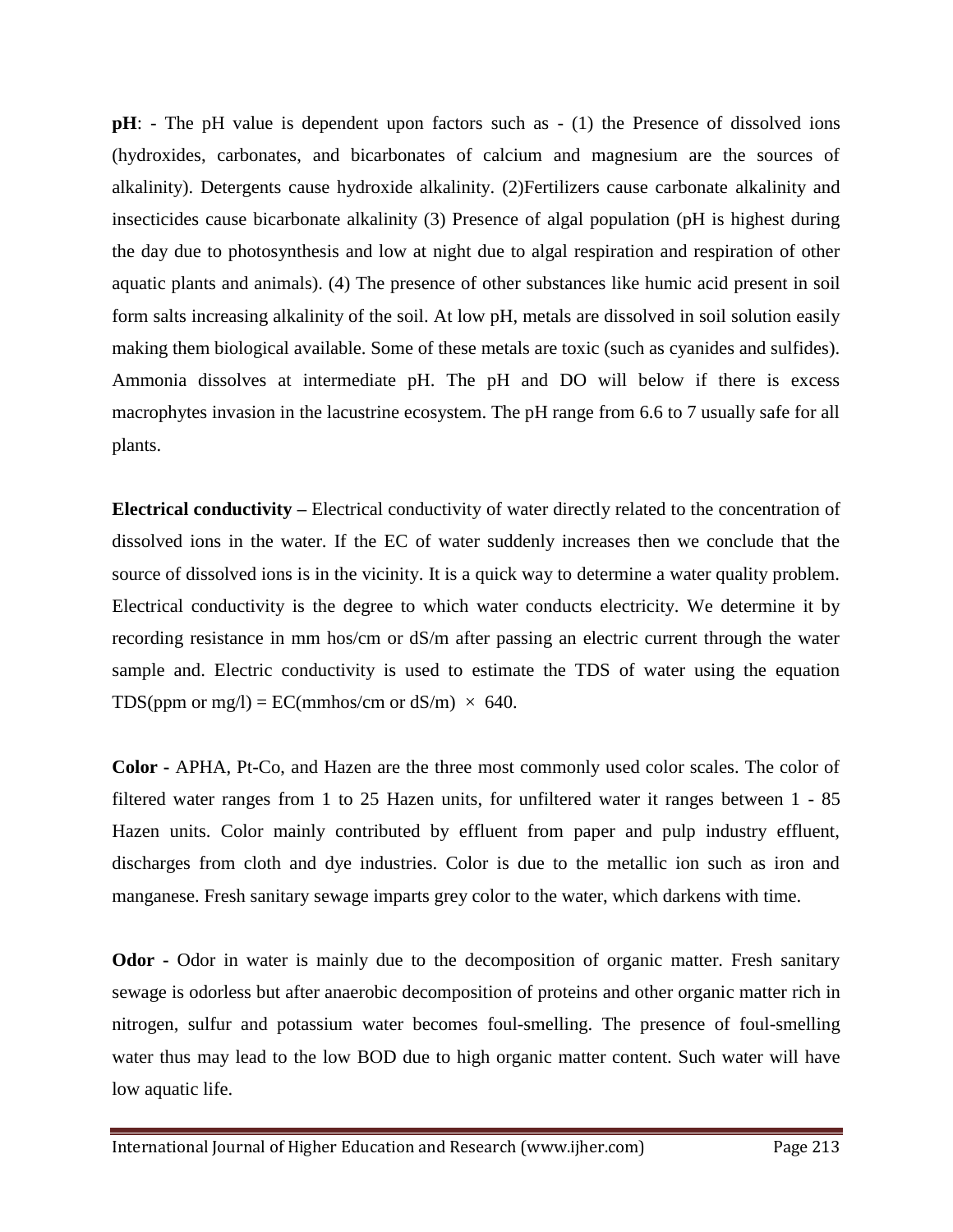**Turbidity-** The turbidity of water is due to suspended colloidal particles such as clay and silt, which reduces the light penetrating capacity or vegetable fibers and microbes indicating anaerobic conditions, and by soaps, detergents, dyes, and emulsifying agents.

**Dissolved oxygen (DO)-** Dissolved oxygen is low in the following cases:  $- (1)$  if the bacterial count is high; (2) or if the temperature is high; (3) or if it is a cloudy day when the algae respire but cannot photosynthesize; (4) or when the submerged and rooted plants die and decay in water. Water hyacinth initially increases the DO, but after full colonization of the lake, it decreases the DO in the end; (4) Dissolved solids provide adsorption surface for chemical and biological pollutants, which in turn reduce the DO. Both oxygen and nitrogen are poorly soluble in water and dissolved salts further reduce the solubility. DO is measured in milligram per liter (mg/l) or parts per million (ppm). Dissolved oxygen of freshwater may range from  $0 - 18$  mg/l. DO of  $5 -$ 10 mg/l is good for fishes, but if DO of water is less than 5 then the fishes are stressed.

**Biological oxygen demand (BOD) -** Biological Oxygen Demand means oxygen consumed by microbes and organisms in the water**.** Amount of BOD in a water body depends upon factors : - (1) Temperature (less oxygen dissolve in high temperature); (2) Quantity of organic biodegradable sediment; (3) Amount of oxygen taken out from the system by respiration and decaying of organisms; (4) Amount of oxygen put back into the system by photosynthesis; (5) Pollutant load from a point and non-point sources. BOD of unpolluted water is below 1 mg/l; BOD of moderately polluted water ranges between 2 to 8 mg/l; BOD of municipal sewage is 20 mg/l or lower and BOD of untreated sewage is 200 to 6000 mg/l.

**Chemical oxygen demand (COD)** - Chemical oxygen demand does not differentiate between organic and inorganic substances that microbes can be oxidizing in water. If the BOD/COD ratio is more than 0.6, then the wastewater biodegradable and we can treat such water biologically; if BOD/COD ratio is between 0.3 to 0.6 mg/l, then seeding is required to treat the water biologically if BOD/COD ratio is less than 0.3 then we cannot treat water biologically.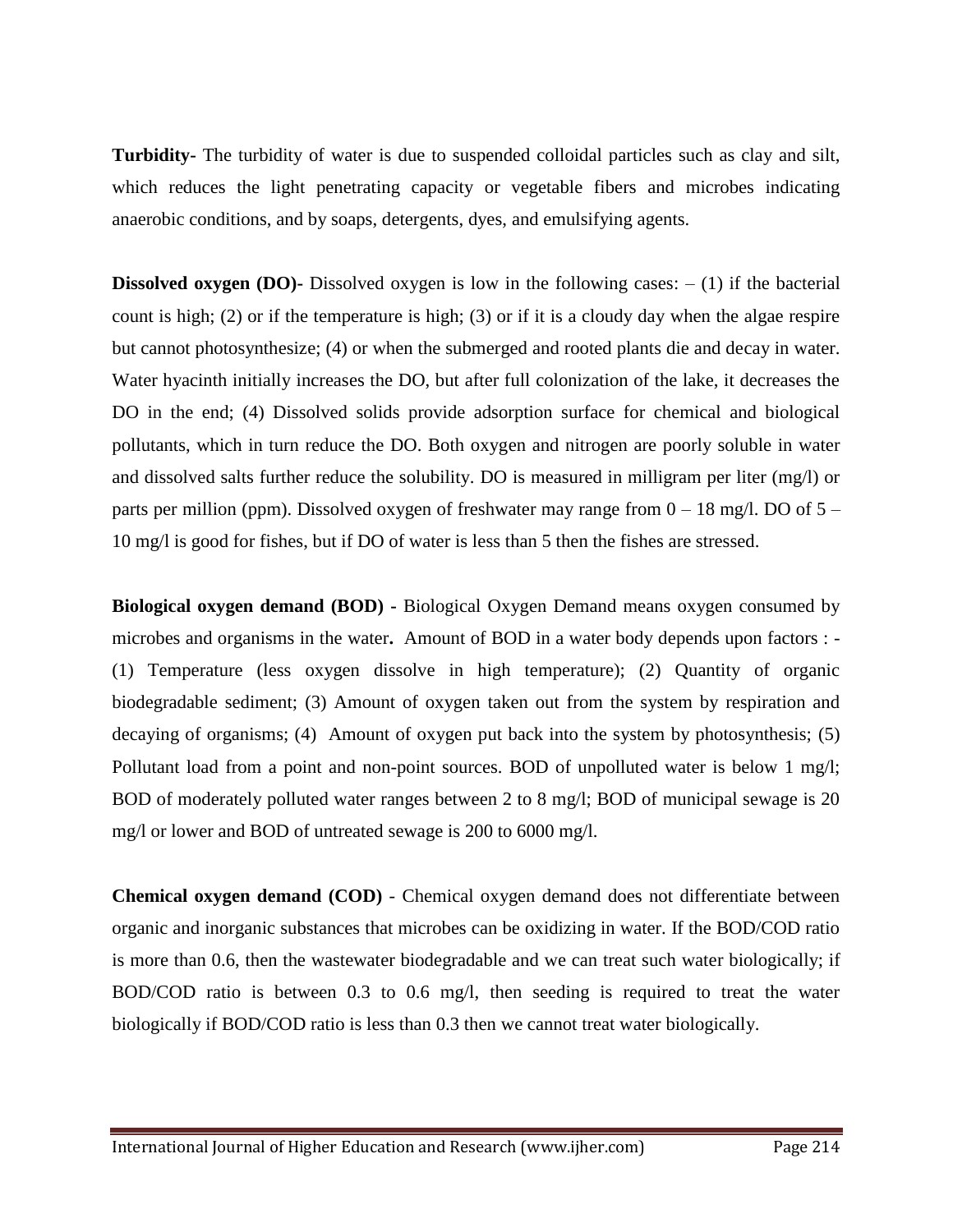**Total dissolved solids (TDS)** - TDS of total dissolved solids measures various salts includes several cations and anions of calcium, magnesium, sodium, carbonate, bicarbonate, chloride, sulfate dissolved in water that cannot be removed by traditional methods of filtration but only through the use of a membrane, by reverse osmosis and distillation. TDS measured by EC meter. Total dissolved solids may be also due to organic matters like plant fiber, biological solids such as bacteria and algae and inorganic matters such as clay silt dissolved in water. High TDS can cause a 10 % reduction in optimum crop production. It is different from general hardness is a measure of only calcium and magnesium salts dissolved in water. A water sample can have high TDS but considered as soft water as they have a low concentration of calcium and magnesium. Under the condition of high TDS, the aquatic plants have to use much more energy to absorb nutrients from the soil. Under high TDS, the plants show symptoms of burned leaflets but some plants may visually appear to be healthy but these plants also have to use extra energy to maintain the salt balance inside the plant. High TDS in soil and water affects the seed germination also at a crucial period. High TDS also produces odor, color and imparts taste to water.

**Total hardness as**  $CaCO<sub>3</sub>$  **- Hardness in water is due to divalent metallic cations like Ca++,** Mg++, Fe++, Mn++, Sr+, and anions such as bicarbonates, chlorides, and sulfates (of Ca and Mg). The hardness of water is of two types : - (1) Temporary hardness caused by Ca (HCO) 3, Mg (HCO) 3 or both. This is carbonate hardness. (2) Permanent hardness caused by mostly sulfates of calcium and magnesium. This is non-carbonate hardness cannot be easily removed. According to WHO Guidelines, values of total hardness of the water in mg/L as CaCO3 in - 0-30 is soft water; 30- 60 is moderately soft water; 60- 120 is moderately hard water; 120-180 is hard water; above 180 is very hard water. Expected total hardness of freshwater ranges from  $15 - 375$ mg/L as CaCo3; of which calcium hardness ranges from  $10 - 250$  mg/L and magnesium are  $5 -$ 125 mg/L.

**Chloride** - Chlorides a non-essential micronutrient that occurs naturally in the earth's crust, often associated with salinity damage and toxicity. Chloride concentrations of  $1 - 100$  ppm (parts per million) are normal in freshwater. Chloride ions come in solution in water in underground aquifers. Natural spikes in the chloride concentration can occur during the summer low flow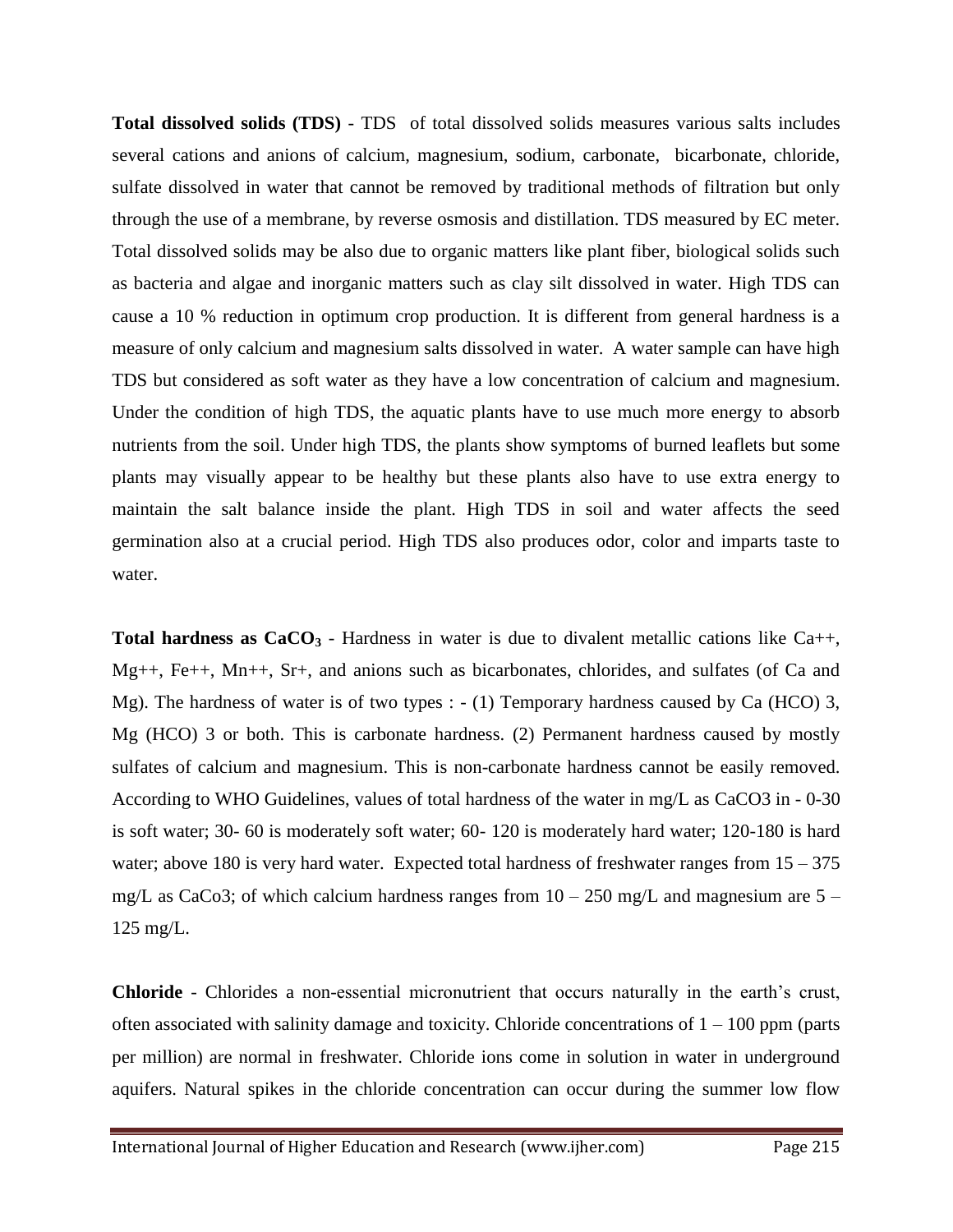period when the evaporation rate is more than the precipitation rate. Presently there has been much increase in chloride concentration due to many anthropogenic activities like sewage contamination, domestic wastewater, use of water softener.

**Residual chlorine** – Residual chlorine is the low amount of chlorine remaining in the water after the initial application. Chlorination of general water done in water treatment plants to reduce color.

**Phenolic compounds** – Phenolic compounds are soluble or insoluble compounds of diverse origin such as natural, agricultural, domestic as well as industrial. It naturally produced by the decay of organic matter. Combustion of wood and automobile exhaust also liberates phenols. They considered hazardous in stream and river water due to its toxicity to plants and fishes.

**Fluoride** - Fluoride is an ingredient of igneous and sedimentary rocks so found in large quantities in groundwater. When plants accumulate fluoride at high concentration, plant starts showing symptoms of injury. The sensitivity of immature parts is much more than mature parts.

**Sulfide** - Concentration of sulfide in a water body may be a result of both natural as well as anthropogenic causes. Soluble sulfide such as  $H_2S$  is toxic to plant roots (Tanaka et al, 1968). Heavy metals if present even in trace amounts will bind with sulfides to form toxic complexes (Wang et al, 1999).

**Sulfate** - Sulfate is the second major anion after bicarbonate in water and causes permanent hardness, often found in municipal and industrial discharges. Nutrients like nitrates, sulfates, phosphates and iron act as a signal molecule that alters the rate of cell division and differentiation (Bucio et al, 2003). Root hair formation, lateral root formation, primary growth of the roots is dependent on these nutrient concentrations. They found in agricultural runoff as well. Bacteria reduce sulfates and form H2S gas. Sulfate is not toxic to plants and animals up to a normal concentration of  $500 - 750$  mg/l; a higher concentration of sulfate causes complex formation and precipitation of metals.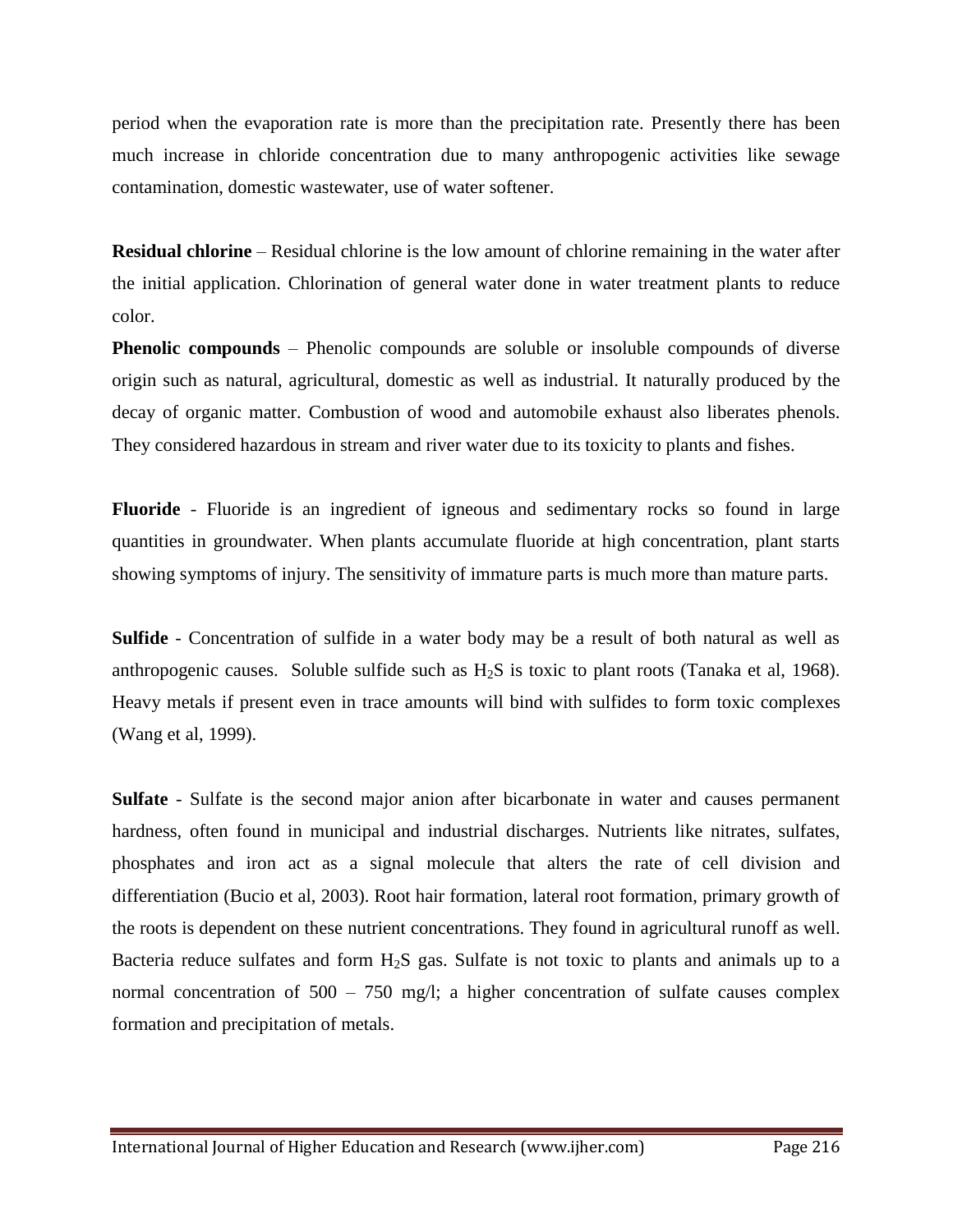**Total ammonia nitrogen** - Ammonia (NH3) absorbed by plants or converted to nitrite and nitrate. Ammonia reacts with water to form a weak base. There are two species of ammonia namely NH3+ and NH4+, collectively called Total Ammonia Nitrogen. NH3+ is toxic at a concentration of 0.53-22.8 mg/l. At higher pH, the toxicity of NH3+ increases. Excess ammonia in soil and irrigation water is detrimental for plant growth and development, accumulated in the plant body causing alteration of metabolic process.

**Metals** - All metals are soluble in water and toxic even in low concentration as an accumulative poison. Heavy metal exposure can lead to growth inhibition and even death in sensitive plants. The extent of toxicity of heavy metals depends upon the time of exposure, pH of the soil so that we can know whether the heavy metal is in bioavailable form or not (Luther et al, 1999). Al, Pb, and Cr found in trace amounts are very toxic, which will in due course of time accumulate in the plant body.

#### **Statistical analysis**

Generally, to analyze surface water quality, we use multivariate methods such as factor analysis, cluster analysis, discriminate analysis and principal component analysis. All these techniques used to reduce the number of parameters by reducing and grouping parameters according to their correlation and level of significance. We used Principal Component Analysis to analyze the result of the analysis of physicochemical parameters of water (Arain et al, 2009). PCA alone is not sufficient for prediction and analysis of data so PCA used along with KMO, Bartlett test. Mean, variance, cumulative variance are first determined. As we have a large number of variables, we are using two principal components for better clarity and less complication in understanding. The factor loading of the rotated component graph gives more clarity than the normal version. PCA performed by SPSS.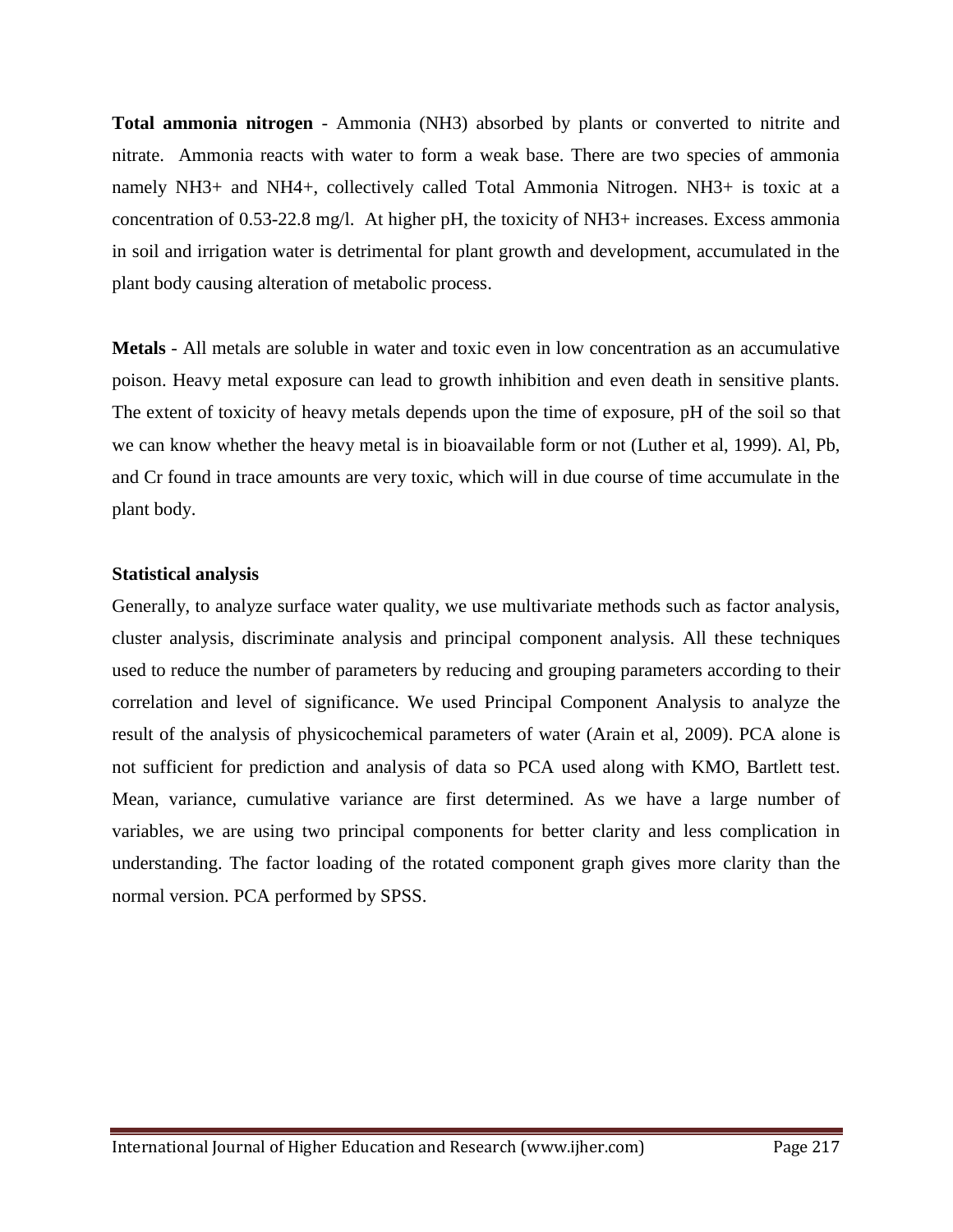

Figure 1. Water sampling locations of Lakes – 1 (Railway Colony), 2 (Mota Talav), 3 (Atar Talav), 4 (Dwivedi Talav), 5 (Highway Talav)

## **RESULT AND DISCUSSION**

Table1. Area of the lake

| Lake           | Lake name     | Area           |
|----------------|---------------|----------------|
| No             |               | m <sup>2</sup> |
| 1              | Railway       | 8,691          |
|                | Colony        |                |
| $\overline{2}$ | Mota Talav    | 39,887         |
| 3              | Atar Talay    | 51,870         |
|                | Dwivedi Talav | 171,976        |
| 5              | Highway Talav | 44,033         |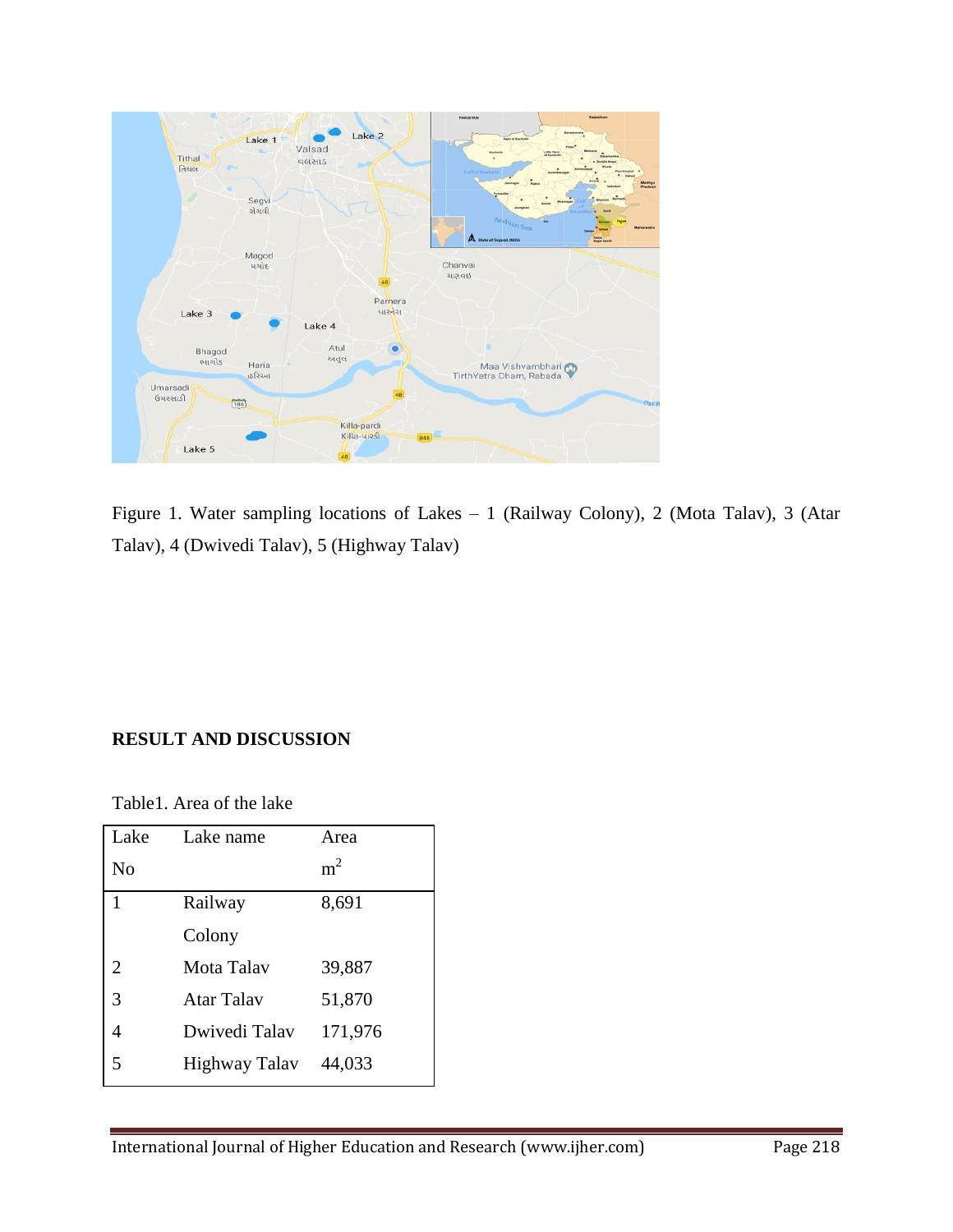Vegetation in and around the immediate surroundings of the lakes depicted in table 2. The areas surrounding lake 1 and 2 has few tree vegetation, but abundant in terrestrial weeds and some aquatic weed. Surrounded on three sides by orchards, Lake 3, 4 and 5, also has abundant aquatic and terrestrial weeds. All the lakes weeds became abundant during monsoons. Table 2 depicts the various aquatic plants of the five lakes observed during various seasons. Submerged and rooted vegetation also trap all the nutrients and check algal bloom. All the lakes had water hyacinth during the wet seasons, probably due to agricultural runoff. Runoff water during rainy seasons brings many nutrients as well as minerals to the lake that is present in excess may create a problem with the metabolism of plants and animals in the water.

| Name                 | Lake 1 | Lake 2 | Lake 3 | Lake 4 | Lake 5 |
|----------------------|--------|--------|--------|--------|--------|
| Eichhornia crassipes |        |        |        |        |        |
| Nymphea alba         |        |        |        |        |        |
| Nymphea pubescence   |        |        |        |        |        |
| Nymphea carulea      |        |        |        |        |        |
| Nelumbo nucifera     |        |        |        |        |        |
| Ceratophyllum sp     |        |        |        |        |        |
| Chara sp             |        |        |        |        |        |
| Hydrilla sp          |        |        |        |        |        |
| Oxalis sp            |        |        |        |        |        |
| Colocasia sp         |        |        |        |        |        |

Table 2. Lake Macrophytes

Table 3. Descriptive Statistic of Physiochemical parameters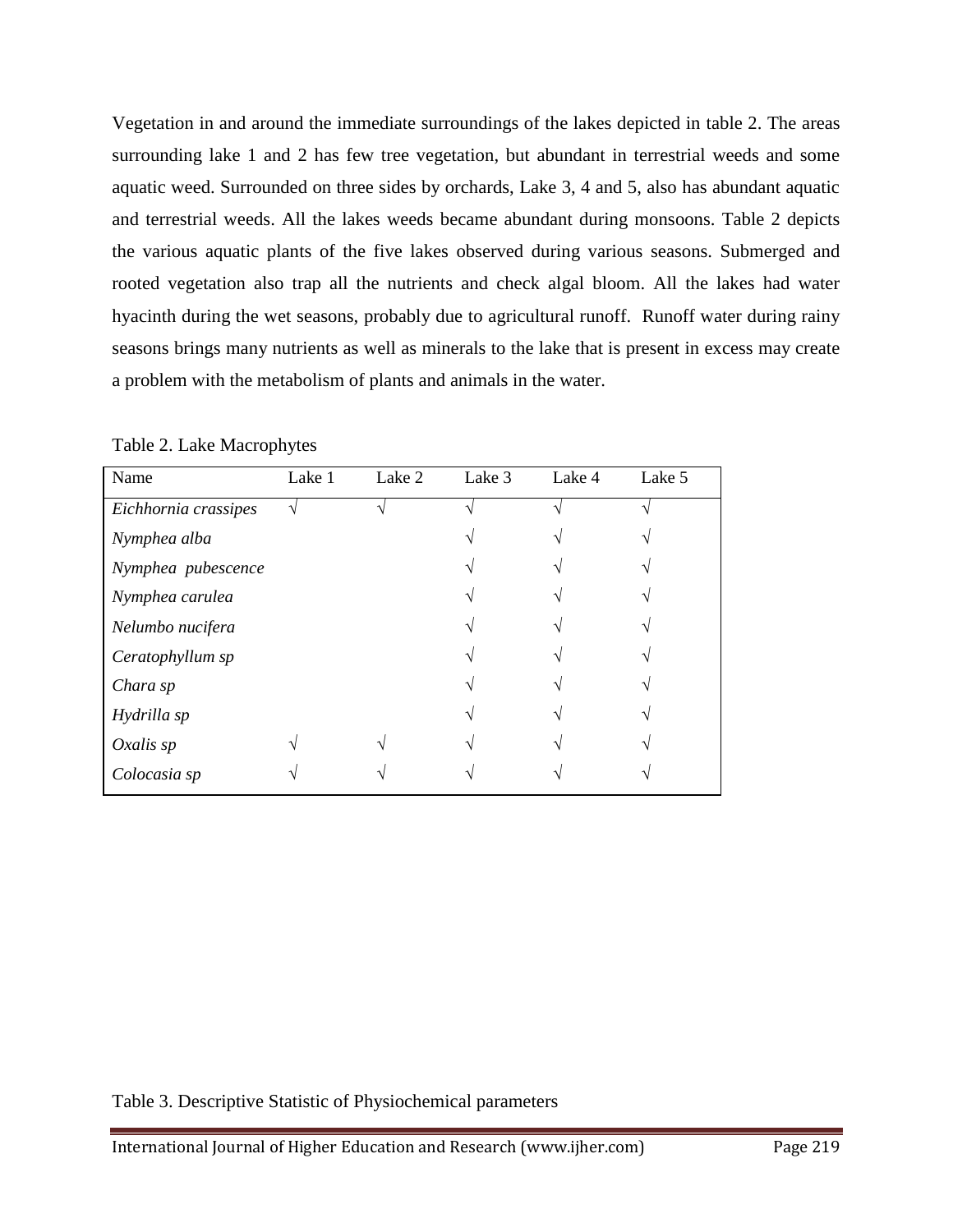| Sl no          | Parameter                         | Unit     | Lake 1 | Lake 2            | Lake 3 | Lake 4 | Lake 5 |
|----------------|-----------------------------------|----------|--------|-------------------|--------|--------|--------|
| $\mathbf 1$    | pH                                |          | 7.23   | $\overline{7.18}$ | 7.20   | 6.95   | 7.51   |
| $\overline{2}$ | Electrical<br>conductivity us/cm  |          | 467    | 545               | 620    | 555    | 517    |
|                | (EC)                              |          |        |                   |        |        |        |
| 3              | Color                             | Hzn/unit | 4.7    | 5.5               | 5.5    | 4.3    | 5.2    |
| $\overline{4}$ | Dissolved Oxygen (DO)             | mg/1     | 6.9    | 6.3               | 6.1    | 6.3    | 6.3    |
| 5              | Biological<br>Oxygen              | mg/l     | 14     | 20                | 24     | 19     | 20     |
|                | Demand (BOD)                      |          |        |                   |        |        |        |
| 6              | Chemical<br>Oxygen                | mg/l     | 44     | 59                | 65     | 54     | 57     |
|                | Demand (COD)                      |          |        |                   |        |        |        |
| $\tau$         | Dissolved<br>Total<br>Solute mg/l |          | 260    | 303               | 344    | 308    | 287    |
|                | (TDS)                             |          |        |                   |        |        |        |
| 8              | Hardness<br>Total<br>(as          | mg/1     | 164    | 196               | 203    | 212    | 183    |
|                | $CaCO3$ )                         |          |        |                   |        |        |        |
| 9              | Chloride (as Cl)                  | mg/1     | 74     | 68                | 87     | 66     | 77     |
| 10             | Residual free chlorine            | mg/1     | 0.14   | 0.35              | 0.35   | 0.11   | 0.45   |
| 11             | Fluoride                          | mg/1     | 0.40   | 0.50              | 1.07   | 0.68   | 0.64   |
| 12             | Sulphate $(SO4)$                  | mg/1     | 17.9   | 34.5              | 42.6   | 24.1   | 27.4   |
| 13             | Ammoniacal<br>Total               | mg/1     | 1.9    | 3.7               | 6.0    | 5.5    | 7.4    |
|                | Nitrogen                          |          |        |                   |        |        |        |
| 14             | Zinc                              | mg/1     | 1.2    | $1.0\,$           | 1.7    | 1.3    | 0.7    |
| 15             | Iron                              | mg/1     | 0.21   | 0.36              | 0.65   | 0.44   | 0.32   |
| 16             | Boron                             | mg/1     | 0.02   | 0.18              | 0.29   | 0.18   | 0.14   |

## Table 4. KMO and Bartlett's Test data

| <b>KMO Measure of Sampling Adequacy</b> | 0.72   |
|-----------------------------------------|--------|
| Approx. Chi-Square                      | 830.80 |
| Bartlett's Test of Sphericity           | 120    |
| Significance                            | 0.00   |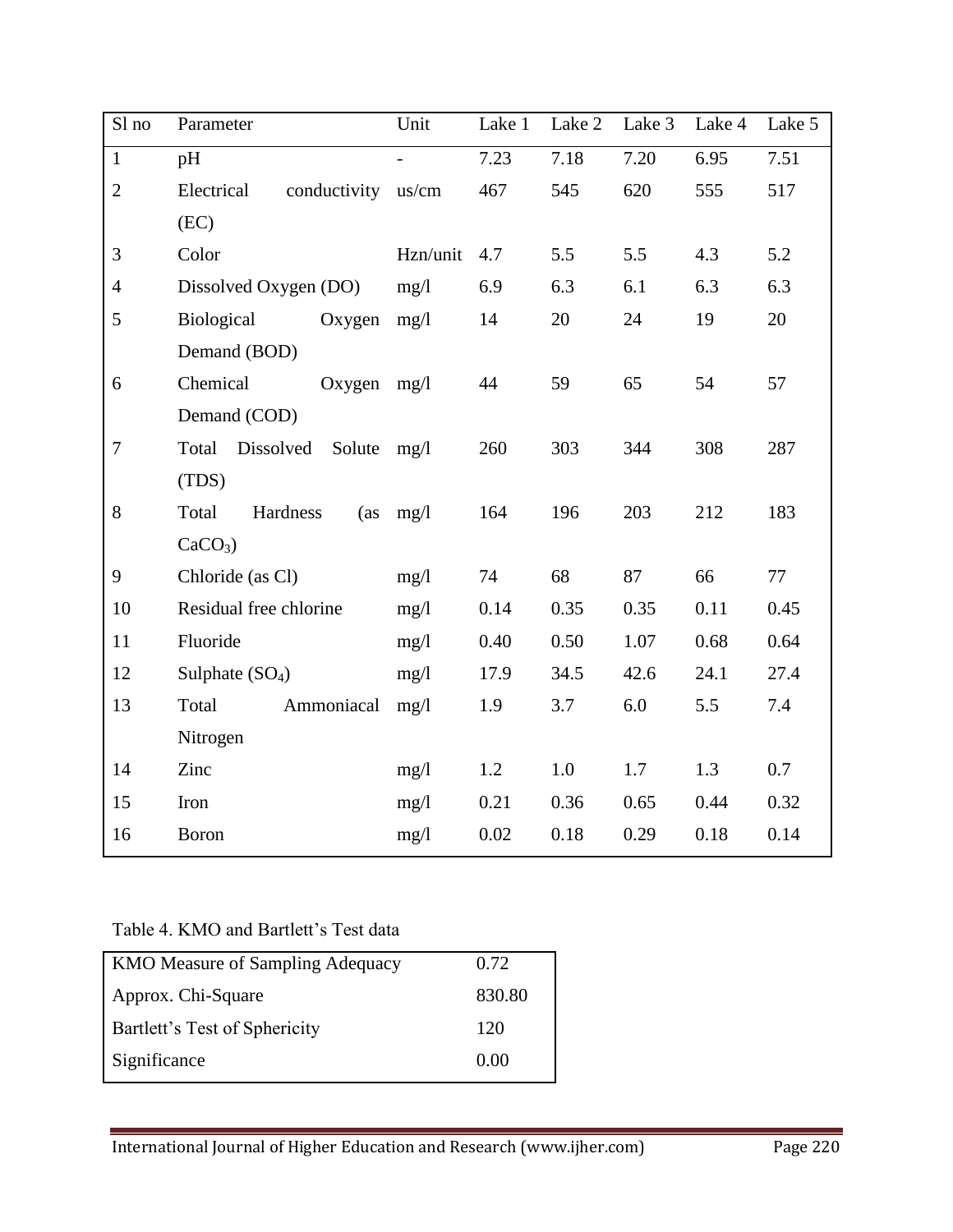The average pH of all the lakes is near to normal pH except Lake 5. The pH all lakes were slightly acidic during dry seasons of pre and post-monsoon, which changed to normal during monsoon due to dilution. As the lakes had slightly acidic to normal pH it can be concluded that there is little fertilizer pollution or eutrophication or detergent pollution or toxic metal pollution or algal bloom or excess macrophytic invasion. The high EC is mostly inorganic is naturally high in high-temperature tropical water bodies. EC is highest in lake numbers 3 and 4 probably due to little agricultural runoff from the surrounding plantation area. The color of the lakes ranged from 4 - 5 Hazen units, which is the color of natural water and fit for drinking, agricultural purposes. Our lakes 3, 4 and 5 had much-submerged hydrophytes, the decay of which contributes to the little odor that we find. Turbidity increases during monsoon due to an increase in sediment load from the surrounding areas. Negligible turbidity year-round found due to detergent and soaps used in bathing. The dissolved oxygen level of the lakes ranged from 6 to 7 mg/l. The BOD level of all the lakes ranged from 14 to 24 mg/l indicating municipal sewage. The COD of all the lakes varied from 20 to 65 mg/l, which shows that there are inorganic wastes in the lakes that consume oxygen. BOD/COD ratio is conducive to the growth of plants. The TDS of various lakes varied from 260 to 344mg/l. The hardness of lake waters varied from 164 to 204 mg/l indicated hard and very hard water. The chloride content of lakes ranged from 66 to 87 ppm, which is quite normal. The residual chlorine content of various lakes was below 1 ppm so it is quite conducive for plant growth. Phenolic compounds were absent in all the lakes which is a good thing for plant growth and development. The fluoride content of water of all the lakes was in around 1mg/L, which is permissible. The fluoride content of water of all the lakes was in around  $1mg/L$ , which is permissible. Sulfide was absent in all the lakes. The maximum sulfate concentration of the lake waters was 67. 5 mg/l, which is conducive to aquatic plant life. The range of total ammonia as nitrogen is less than 1 to 16.68 mg/l. However, as the pH of water is slightly acidic, the total ammonia concentration will not be dangerous for the plants of water and surrounding. Metals such as Fe, Zn, and B considered essential nutrients of plants and found within the tolerable limit of plants so not a deterrent for plant growth. Heavy metals such as Cr, Pb, and Al were, found in lakes in trace amount, which would have been toxic if sulfide was present in the lakes. Heavy metals are accumulative poisons and alter the metabolism of all living organisms in the course of time. The mean value of the physiochemical parameters of our water quality study depicted in Table 3.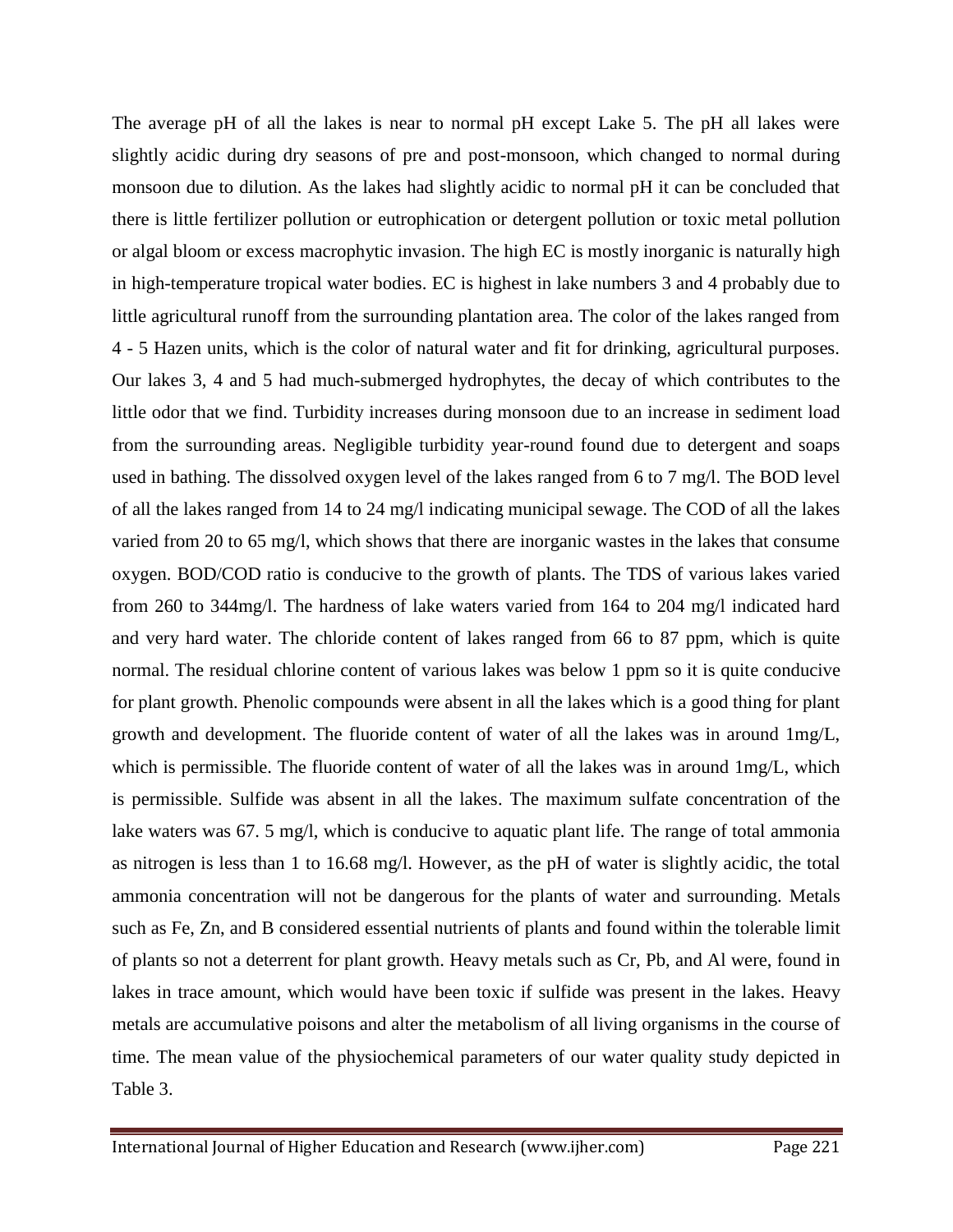#### **Interpretation using PCA**

PCA is a non- parametric tool that alone cannot predict the underlying statistical distribution of data (Vega et al, 1998; Lambrakis et al, 2006; Kalin et al, 2012). KMO (Kaiser – Meyer – Olkin) and Bartlett test help us predict whether most of the variables normalized or not and whether the data we are having is fit for factor analysis or not. Only normalized distributions are suitable for principal component analysis. KMO measures sampling adequacies or in other words variance caused by underlying factors. If the variance is high, close to 1 then we can use the variables for factor analysis. If KMO is less than 0.5 then factor analysis is not advisable. On the other hand, the Bartlett test indicates whether the correlation matrix of variables has an identity matrix. Bartlett's test of Sphericity indicates the degree of variance among the variables. Significance value if less than 0.05 indicates that the relationship between variables is quite significant. In Bartlett's Test of Sphericity, if the significance level is less than 0.05 then it rejects the null hypothesis and accepts the alternative hypothesis and the relationship amongst variables is significant. Covariance and correlation matrix coincide in the case of normalized data. The KMO and Bartlett's test value of our parameters shown in table 4. Here KMO sampling adequacy measure is close to 1 and our significance level is 0.00, so relationships amongst our variables are significant.

|                | Component Initial Eigenvalues |                            |        |  |
|----------------|-------------------------------|----------------------------|--------|--|
|                | Total                         | % of Variance Cumulative % |        |  |
| 1              | 10.950                        | 68.436                     | 68.436 |  |
| $\overline{2}$ | 1.506                         | 9.411                      | 77.848 |  |
| 3              | 1.178                         | 7.361                      | 85.209 |  |
| $\overline{4}$ | 0.703                         | 4.391                      | 89.600 |  |
| 5              | 0.426                         | 2.665                      | 92.265 |  |
| 6              | 0.327                         | 2.044                      | 94.308 |  |
| 7              | 0.280                         | 1.752                      | 96.061 |  |
| 8              | 0.169                         | 1.058                      | 97.119 |  |
| 9              | 0.146                         | 0.911                      | 98.029 |  |

Table 5. Eigenvalue and Variance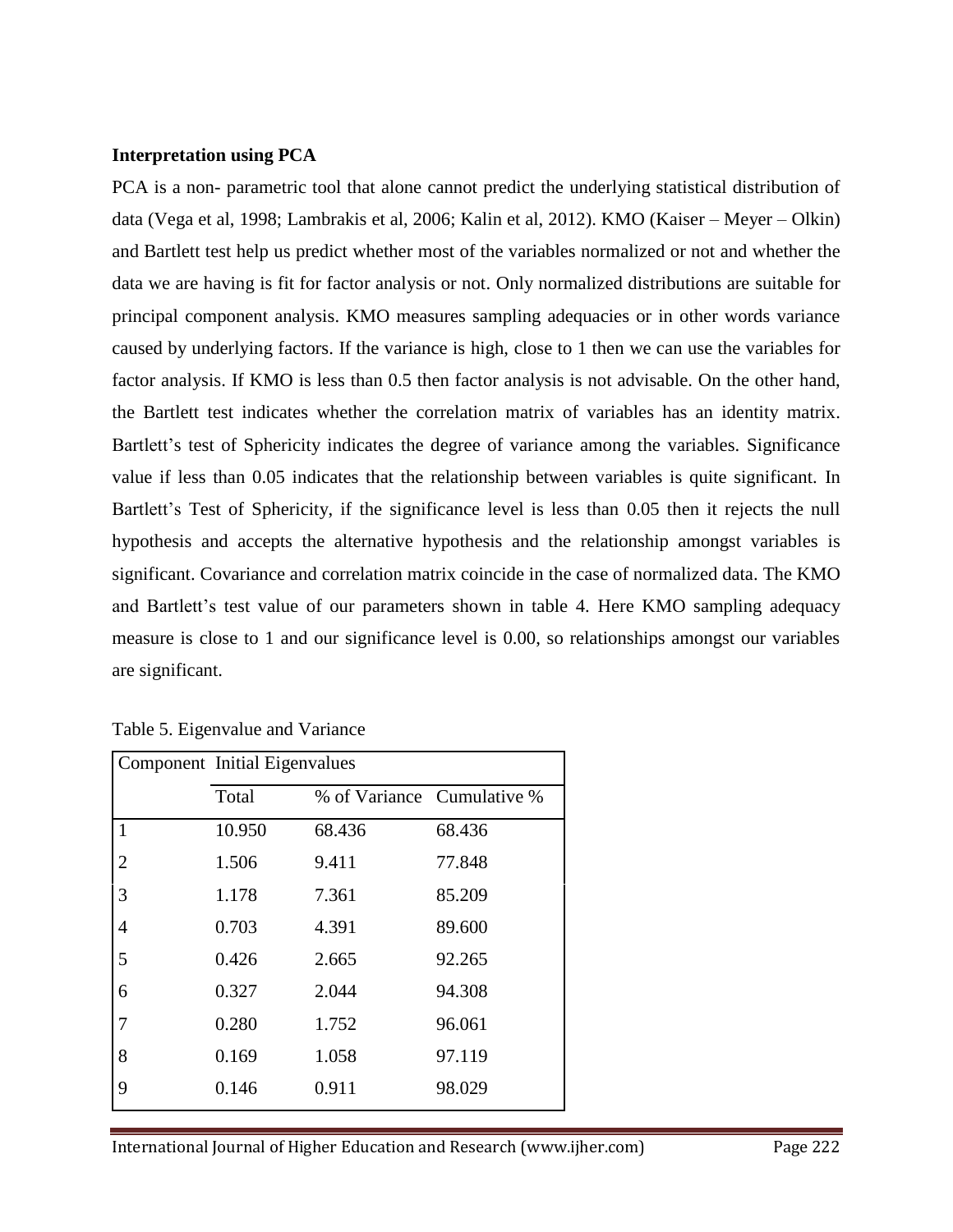| 10 | 0.122 | 0.760                 | 98.790  |
|----|-------|-----------------------|---------|
| 11 | 0.084 | 0.527                 | 99.316  |
| 12 | 0.065 | 0.406                 | 99.722  |
| 13 | 0.040 | 0.249                 | 99.971  |
| 14 | 0.004 | 0.023                 | 99.994  |
| 15 | 0.001 | 0.006                 | 100.000 |
| 16 |       | 3.587E-006 2.242E-005 | 100.000 |

Table 6. Rotated component Matrix

| Parameter                      | Component    |                |
|--------------------------------|--------------|----------------|
|                                | $\mathbf{1}$ | $\overline{2}$ |
| <b>BOD</b>                     | 0.929        | 0.211          |
| <b>COD</b>                     | 0.909        | 0.228          |
| Sulfate                        | 0.899        | 0.063          |
| <b>Electrical Conductivity</b> | 0.880        | 0.413          |
| <b>TDS</b>                     | 0.879        | 0.413          |
| Fluoride                       | 0.877        | 0.268          |
| Chloride                       | 0.860        | 0.312          |
| Total Ammonia Nitrogen         | 0.854        | 0.231          |
| <b>B</b> oron                  | 0.845        | 0.086          |
| Dissolved Oxygen               | $-0.810$     | $-0.278$       |
| <b>Total Hardness</b>          | 0.774        | 0.538          |
| Iron                           | 0.567        | 0.548          |
| Color                          | 0.406        | 0.767          |
| pH                             | $-0.335$     | 0.703          |
| <b>Residual free Chlorine</b>  | 0.560        | 0.621          |
| Zinc                           | 0.400        | 0.570          |

There is a significant correlation between pH and residual free chlorine. EC has a significant relation with color, DO, BOD, COD, TDS, total hardness, chloride, residual free chlorine,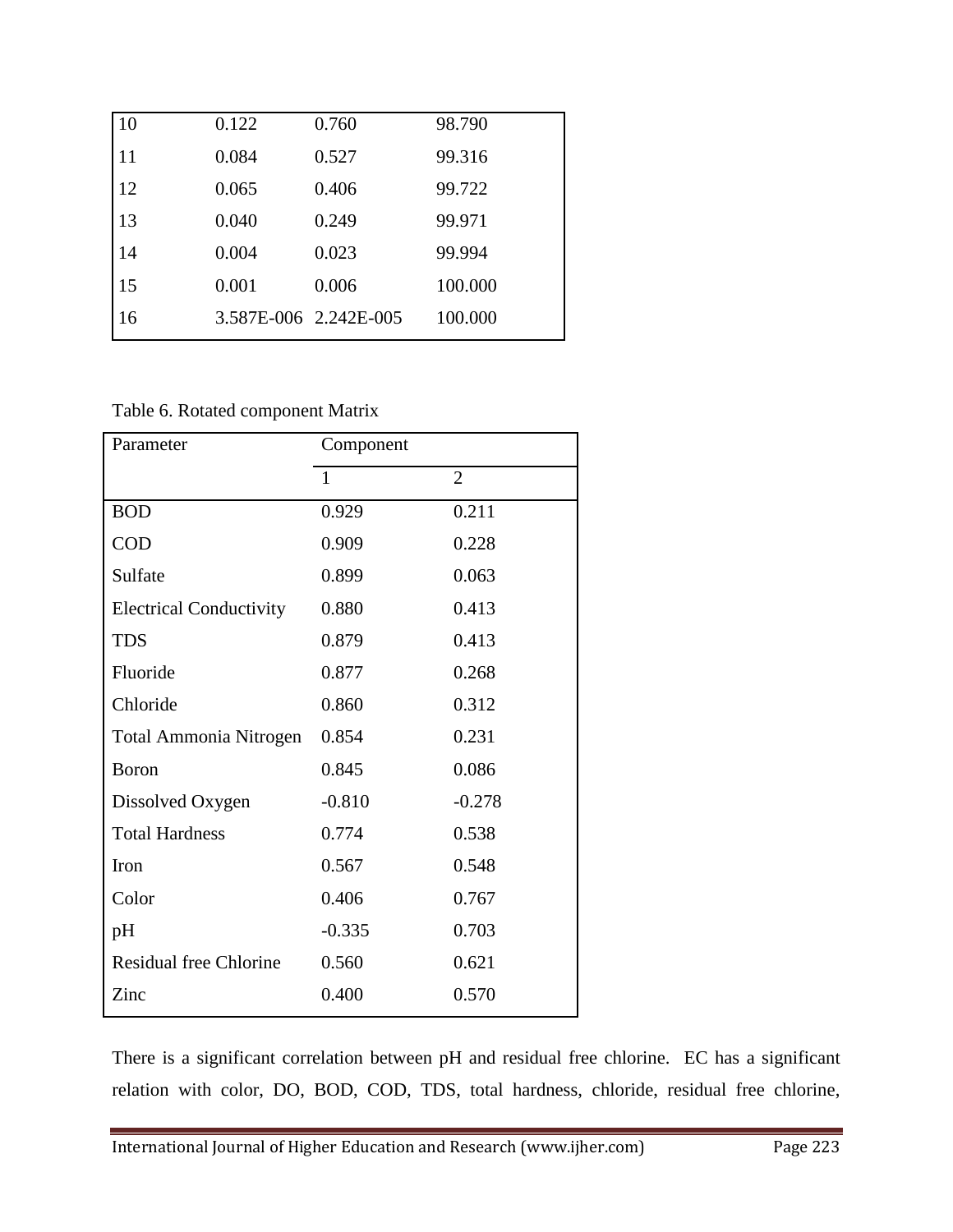fluoride, sulfate, total ammonia, zinc, iron, and boron. Likewise, color has high significance with all other parameters except pH. Similarly, DO, BOD, COD, TDS, total hardness and chloride have high significance with all other variables except pH.? Iron, boron, and zinc have a high correlation with all other parameters except pH. In the same way, fluoride, sulfate and total ammonia has high significance value with all other parameters except pH and so on.

The Eigenvalues, variance percentage, cumulative variance percentage, extracted sums and rotated values of these extracted sums shown in the table, 5. From the above table, we observe that sixteen parameters grouped into few components. The component one, two and three are responsible for maximum variances. Here we have taken into consideration only those variables whose Eigenvalue is more than one as suggested by Kaiser in 1958 and Liu et al in 2007. Component 1 is responsible for 67 % of score loadings. Component 2 is responsible for 9 %. Component one and two together are responsible for 77 % of the total variance and if we include the third component together then they are responsible for 84 % of the total variance. We are going to simplify interpretation by data reduction and will be using the major two components that are the first two major components.

We are using Rotated Component Matrix for a better understanding of the position of various variables in the two major components that we are using. By rotating the factors, we are merely changing the angle of variables for better understanding. Many types of rotation of the component factors present, but popularly used are orthogonal rotation and oblique rotation. For orthogonal rotation, we have used the Varimax technique proposed by Kaiser in 1958. The Rotated Component Matrix table of the variables as shown in Table 6 grouped into two components. This table helps us to better clarify and place the various variables into the two given components. Component 1 has high loadings of parameters such as chemical oxygen demand (COD), sulfate, BOD, boron, fluoride, total ammonia nitrogen, chloride, dissolved oxygen (DO) and hardness - organic constituents. Parameters such as color, electrical conductivity, zinc, residual chlorine, iron, and pH are included in component 2 - inorganic substances. Component one loadings are mostly due to agricultural runoff from orchards. Component 2 is due to domestic sewage.

We observe the component plot of various parameter variables in the rotated space in figure 2 (B) for more clarity. In the component plot, we have placed Component 1 along the X-axis and Component 2 along Y-axis. We have observed that many variables that we can correlate grouped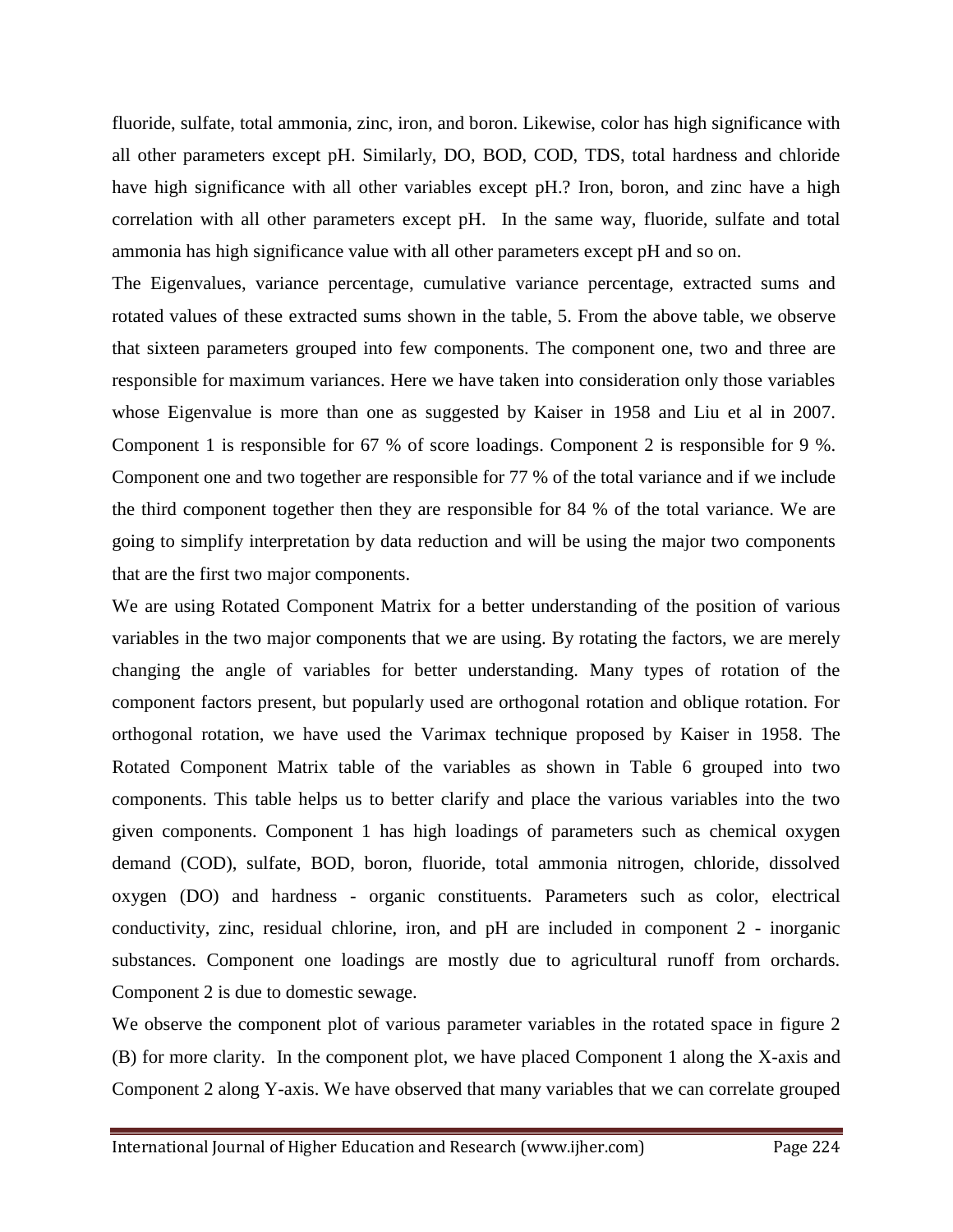into two components. However, DO and pH not correlated to any of these clusters. We have plotted the lakes in a component plot in figure 2 (A) using a two-factor model to can visualize which component factors are dominant in which lakes and to which extent. Component 1 that is organic component is dominant in lake number 1, 3 and 4, while component 2 that is an inorganic factor is dominant in lakes 2 and 5.



We have repotted the five lakes in a component plot in the figure, 3 (A), using a reduced number of five main parameters. Here we observe that by taking five representative parameters and plotting the various lakes, the position of the various lakes in the component plot has changed a bit. This change in position is due to data reduction. In the figure, 3 (B) we have taken only five variables that are representatives of the entire dataset and plotted parameters- DO, pH, iron, EC and COD

of which pH and DO represent themselves only and DO, EC and COD represent one cluster.



Fig. 2. A – Score of the 5 lakes on the axis of principal components 1 and 2, obtained by the sixteen variables, B - Scores of the sixteen variables.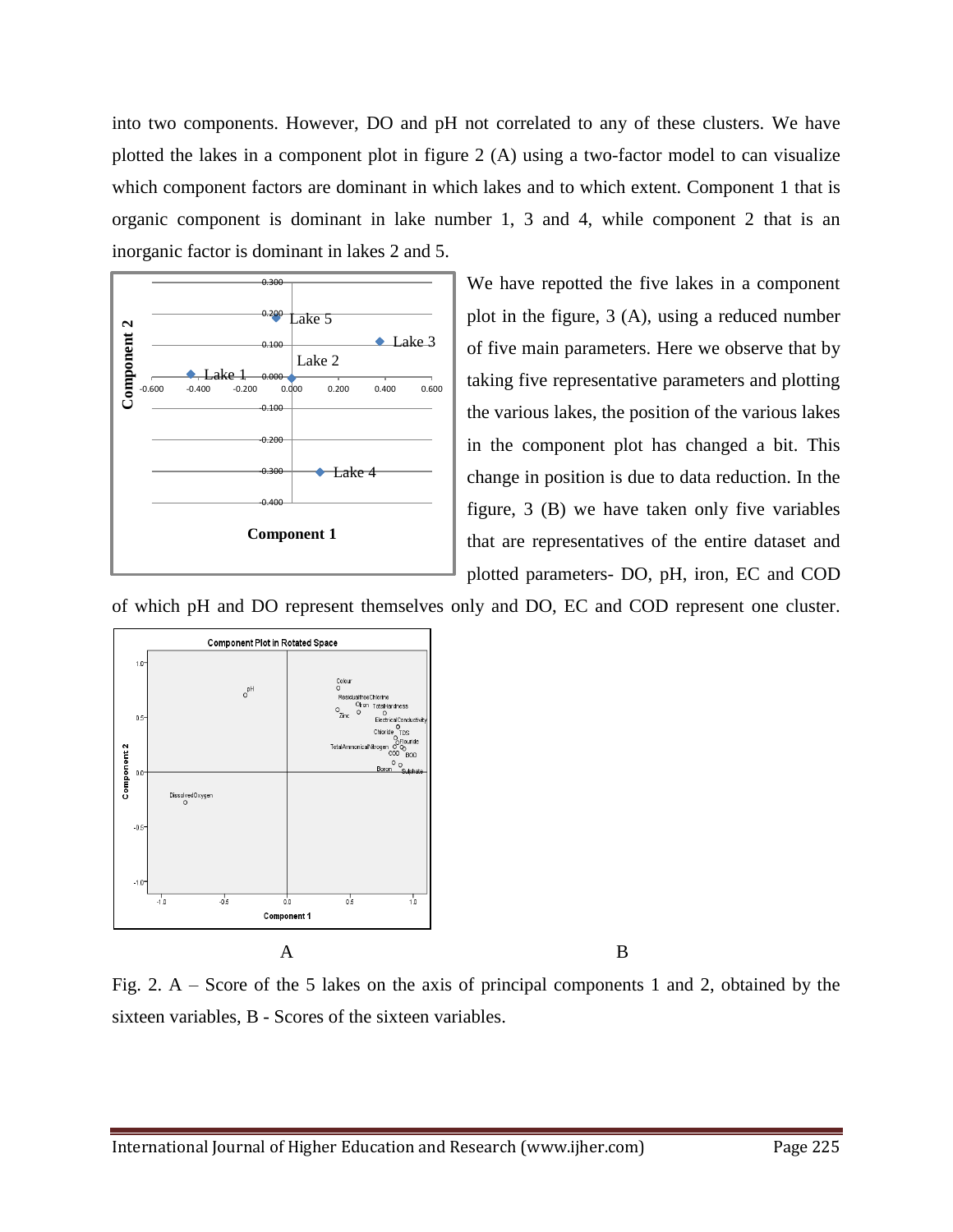

Fig 3. A – Score of the 5 lakes on the axis of principal components 1 and 2, obtained by the five selected variables, B - Scores of the five variables.

#### **CONCLUSION**

From our study, of various physical and chemical parameters of water quality of five lakes we conclude that anthropogenic activities happening around the lake ecotone are affecting water quality. Using PCA, we can get a precise description of the water quality of five lakes on a longterm basis by reduction of the number of parameters to just five representative parameters: - pH, electrical conductivity, iron, COD and DO. The use of a reduced set of parameters monitoring becomes cost-effective and less time-consuming. A high concentration of COD and a low concentration of DO in our lakes indicates organic pollutants, which is due to domestic and agricultural pollution. While a moderate concentration of iron and high, the concentration of EC indicates the inorganic component. Thus we see observe codominance of both organic and inorganic components in the lake water. This study using, Principle Component Analysis utilized in environmental engineering and management of water bodies in tropical climates as well as in groundwater analysis.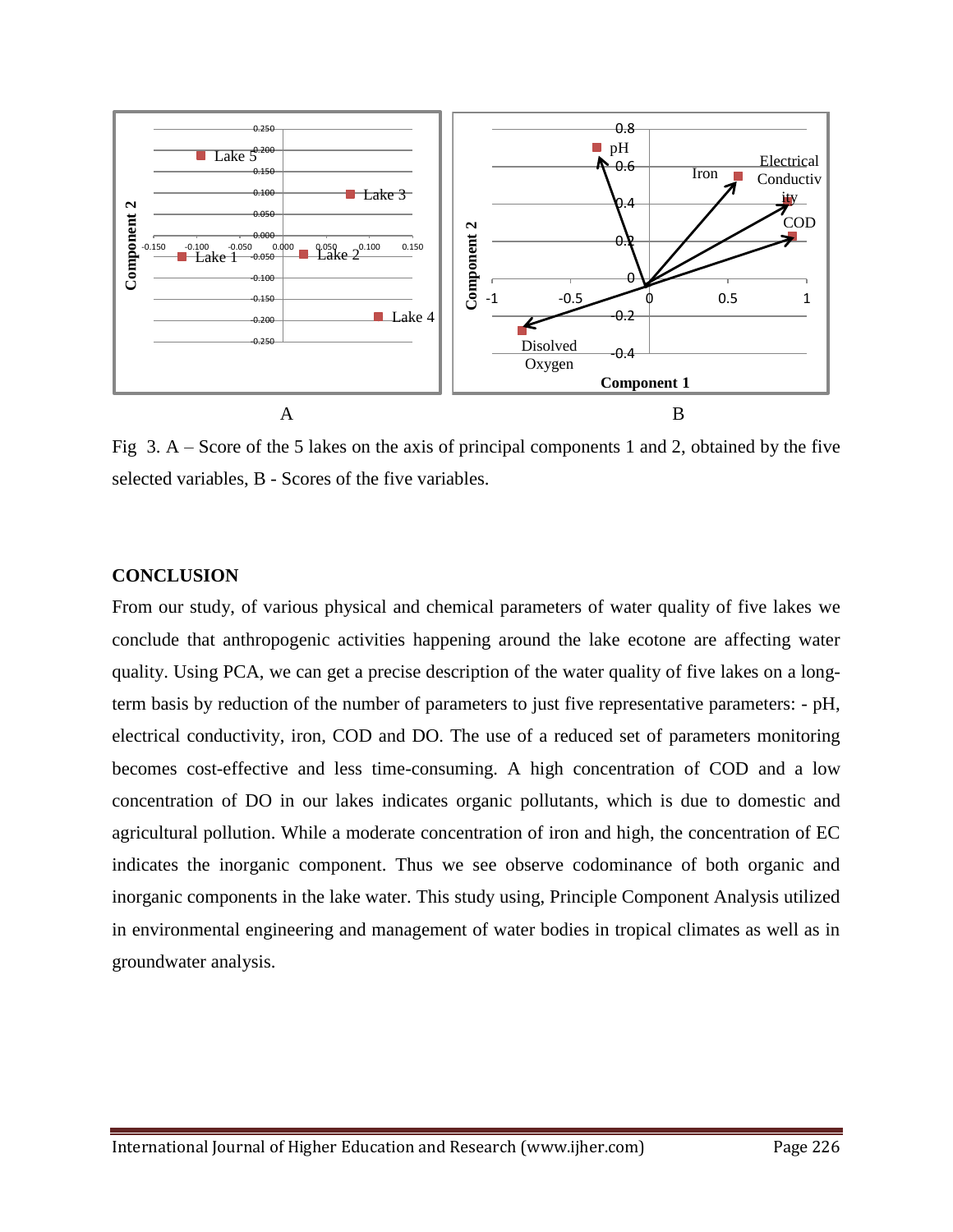#### **REFERENCES**

- Anderson, W. B., & Polis, G. A. (1999). Nutrient fluxes from water to land: seabirds affect plant nutrient status on the Gulf of California islands. *Oecologia*, *118*(3), 324-332.
- Bilotta, G. S., Grove, M., & Mudd, S. M. (2012). Assessing the significance of soil erosion. *Transactions of the Institute of British Geographers*, *37*(3), 342-345.
- Chelsea Nagy, R., Graeme Lockaby, B., Kalin, L., & Anderson, C. (2012). Effects of urbanization on stream hydrology and water quality: the Florida Gulf Coast. *Hydrological Processes*, *26*(13), 2019-2030.
- Heath, A. G. (2018). *Water pollution and fish physiology*. CRC press.
- Kazi, T. G., Arain, M. B., Jamali, M. K., Jalbani, N., Afridi, H. I., Sarfraz, R. A., ... & Shah, A. Q. (2009). Assessment of water quality of polluted lake using multivariate statistical techniques: A case study. *Ecotoxicology and environmental safety*, *72*(2), 301-309.
- Kelly, M. G., Cazaubon, A., Coring, E., Dell'Uomo, A., Ector, L., Goldsmith, B., ... & Kwandrans, J. (1998). Recommendations for the routine sampling of diatoms for water quality assessments in Europe. *Journal of applied Phycology*, *10*(2), 215.
- Papatheodorou, G., Demopoulou, G., & Lambrakis, N. (2006). A long-term study of temporal hydrochemical data in a shallow lake using multivariate statistical techniques. *Ecological Modelling*, *193*(3-4), 759-776.
- Schimpff, W. K., & Pearson, H. E. (1980). *Water quality effects related to blending waters in distribution systems* (Vol. 1). Municipal Environmental Research Laboratory, Office of Research and Development, US Environmental Protection Agency.
- Shanyengana, E. S., Henschel, J. R., Seely, M. K., & Sanderson, R. D. (2002). Exploring fog as a supplementary water source in Namibia. *Atmospheric Research*, *64*(1-4), 251-259.
- Vega, M., Pardo, R., Barrado, E., & Debán, L. (1998). Assessment of seasonal and polluting effects on the quality of river water by exploratory data analysis. *Water research*, *32*(12), 3581-3592.
- Verneaux, J., Schmitt, A., Verneaux, V., & Prouteau, C. (2003). Benthic insects and fish of the Doubs River system: typological traits and the development of a species continuum in a theoretically extrapolated watercourse. *Hydrobiologia*, *490*(1-3), 63-74.
- Woodwell, G. M. (1970). Effects of pollution on the structure and physiology of ecosystems. *Science*, *168*(3930), 429-433.